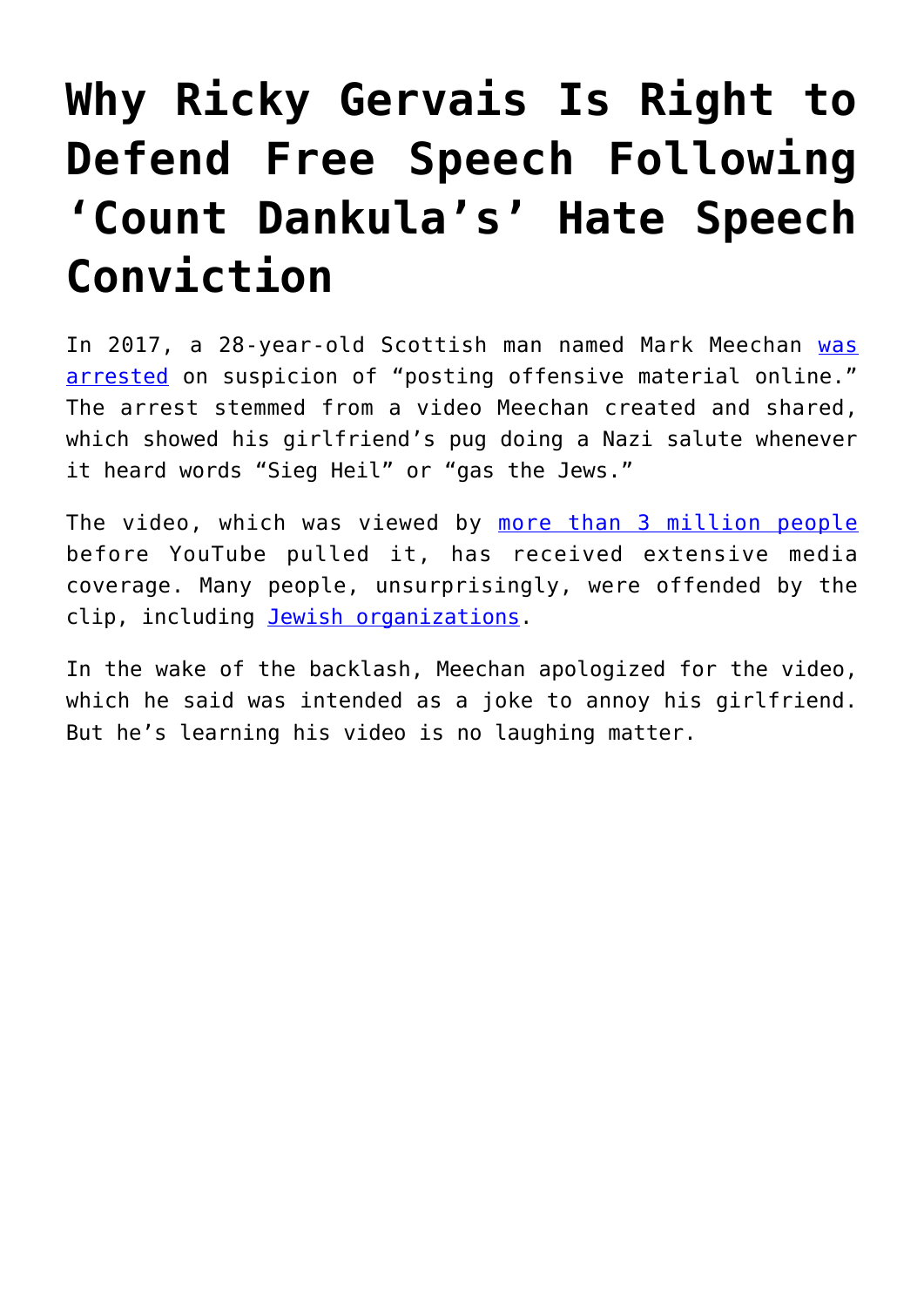On Tuesday, Meechan was [found guilty](http://www.jpost.com/Diaspora/Antisemitism/Man-who-taught-dog-Nazi-salute-found-guilty-of-hate-crime-546584) of committing a hate crime. He is scheduled to be sentenced on April 23 and faces up to a year in prison. Meechan, who goes by the name [@CountDankula](https://twitter.com/CountDankulaTV) on Twitter, said the court also assigned him a social worker who will determine whether or not he will be placed under house arrest and required to wear a GPS tracking device.

Meechan's case has drawn the attention of free speech advocates and joke makers alike.

"A man has been convicted in a UK court of making a joke that was deemed 'grossly offensive,' tweeted British funnyman Ricky Gervais following Meechan's conviction. "If you don't believe in a person's right to say things that you might find 'grossly offensive', then you don't believe in Freedom of Speech."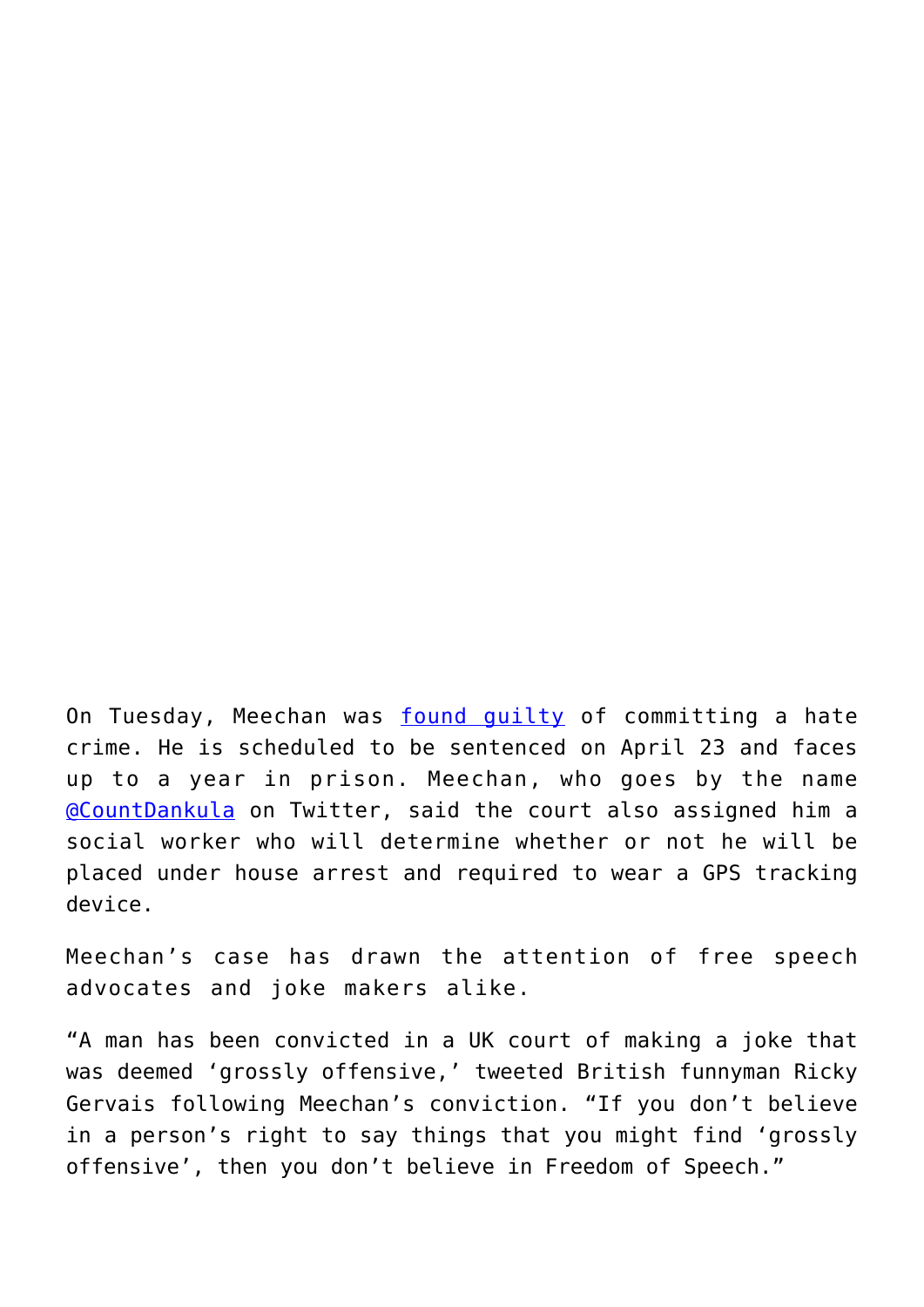*A man has been convicted in a UK court of making a joke that was deemed "grossly offensive". If you don't believe in a person's right to say things that you might find "grossly offensive", then you don't believe in Freedom of Speech.*

*— Ricky Gervais (@rickygervais) [March 20, 2018](https://twitter.com/rickygervais/status/976115287991910400?ref_src=twsrc%5Etfw)*

*Apparently, [@CountDankulaTV](https://twitter.com/CountDankulaTV?ref_src=twsrc%5Etfw) has been convicted and found guilty under the communications act of being "grossly offensive". A man is actually facing prison for making a joke.*

*— Brittany Pettibone (@BrittPettibone) [March 20, 2018](https://twitter.com/BrittPettibone/status/976083005419786240?ref_src=twsrc%5Etfw)*

Gervais is correct. But evidence suggests that free speech no longer enjoys the cherished status it once did—in Europe *or* America. A new Gallup poll shows [just one-third](https://www.intellectualtakeout.org/article/survey-only-one-third-students-think-constitution-should-protect-hate-speech) of U.S. students believe "hate speech" should be protected by the Constitution. It apparently has not occurred to these students that one can marginalize and suppress dissenting views simply by labeling them "hate speech." Or perhaps that is the very point.

Whatever the case, one need only look around to see that free speech and free expression are hardly sacrosanct in modern America. The difference is this: In America, we tend to organize boycotts or demand someone be fired over offensive speech; in Europe, governments can actually arrest, charge, and place offenders behind bars.

That is a big difference. But it has more to do with a few words the Founding Fathers wrote into the U.S. Constitution than American love of free speech.

It's worth noting that support for free speech [is waning](https://www.cato-unbound.org/2016/01/04/greg-lukianoff/campus-free-speech-has-been-trouble-long-time)